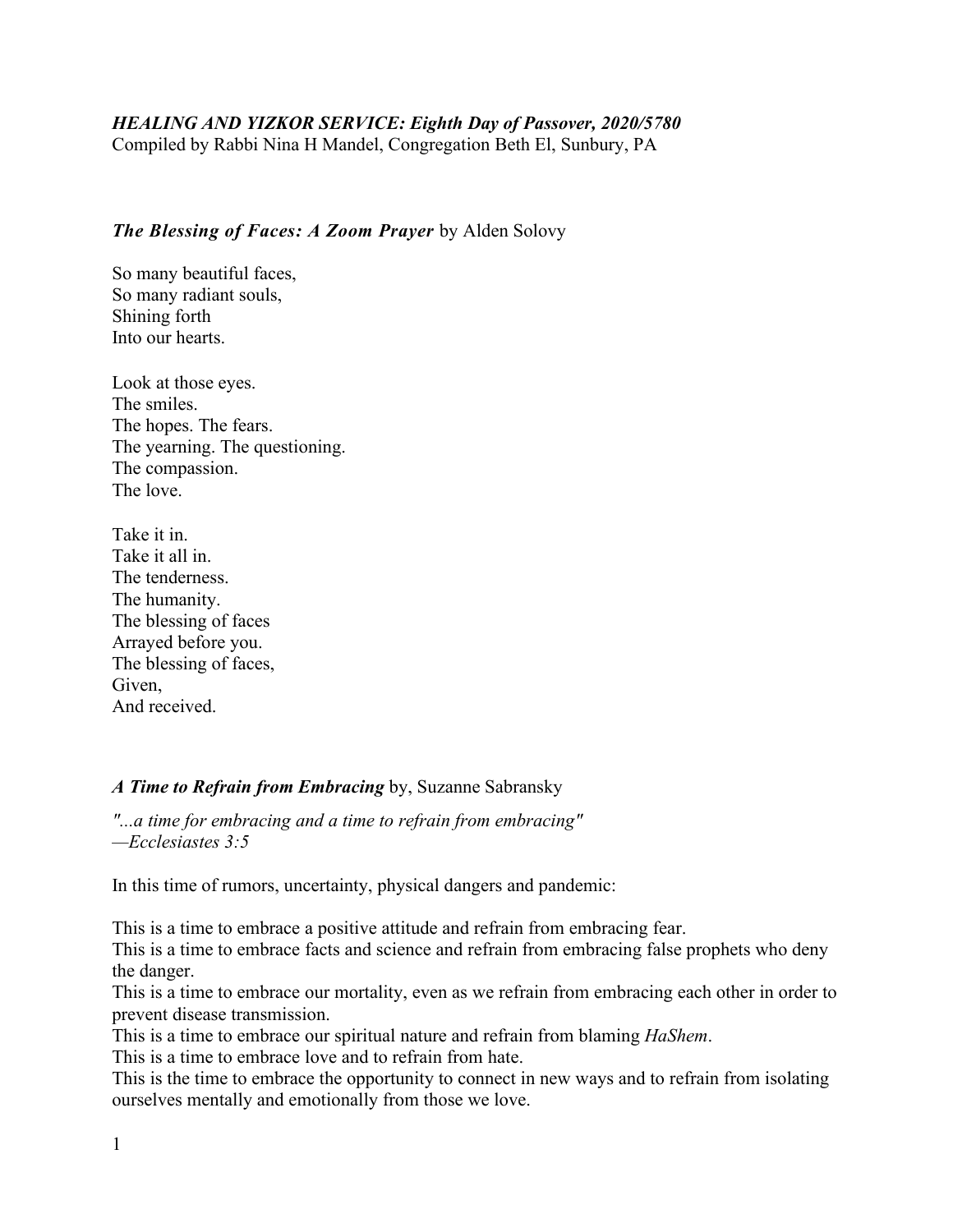In this time we must learn to embrace the words of Ecclesiastes:

*A season is set for everything, a time for every experience under heaven: A time for being born and a time for dying A time for slaying and a time for healing A time for loving and a time for hating A time for war and a time for peace*

Let us learn to accept it all yet refrain from embracing helplessness. We are not helpless. We are fighters for our own survival.

Though the darkness seems foreboding Light waits its chance to return COVID-19 seems overwhelming Yet this, too, shall pass We will embrace our spirit We will refrain from giving up

#### *Healing from Coronavirus* by Alden Solovy

Source of healing, Cast the light of health and well-being On those who've been exposed to coronavirus, Those who have contracted the disease, And those — G-d forbid — who contract the disease in the future. Bless them, protect them and bring them speedily to full recovery. Bless all who are ill With healing of body Healing of soul And healing of spirit. ברוך אתה ה', מקור חיים . *Baruch atah Adonai, m'kor chayim.* Blessed are You Adonai, Source of life.

#### *Blessing for Healers during the Corona Virus* by Rabbi Ayelet Cohen

May the One who blessed our ancestors Bless all those who put themselves at risk to care for the sick Physicians and nurses and orderlies Technicians and home health aides EMTs and pharmacists Hospital social workers and respiratory therapists (Please include other frontline healthcare workers. And bless especially \_\_\_\_\_) Who navigate the unfolding dangers of the world each day, To tend to those they have sworn to help.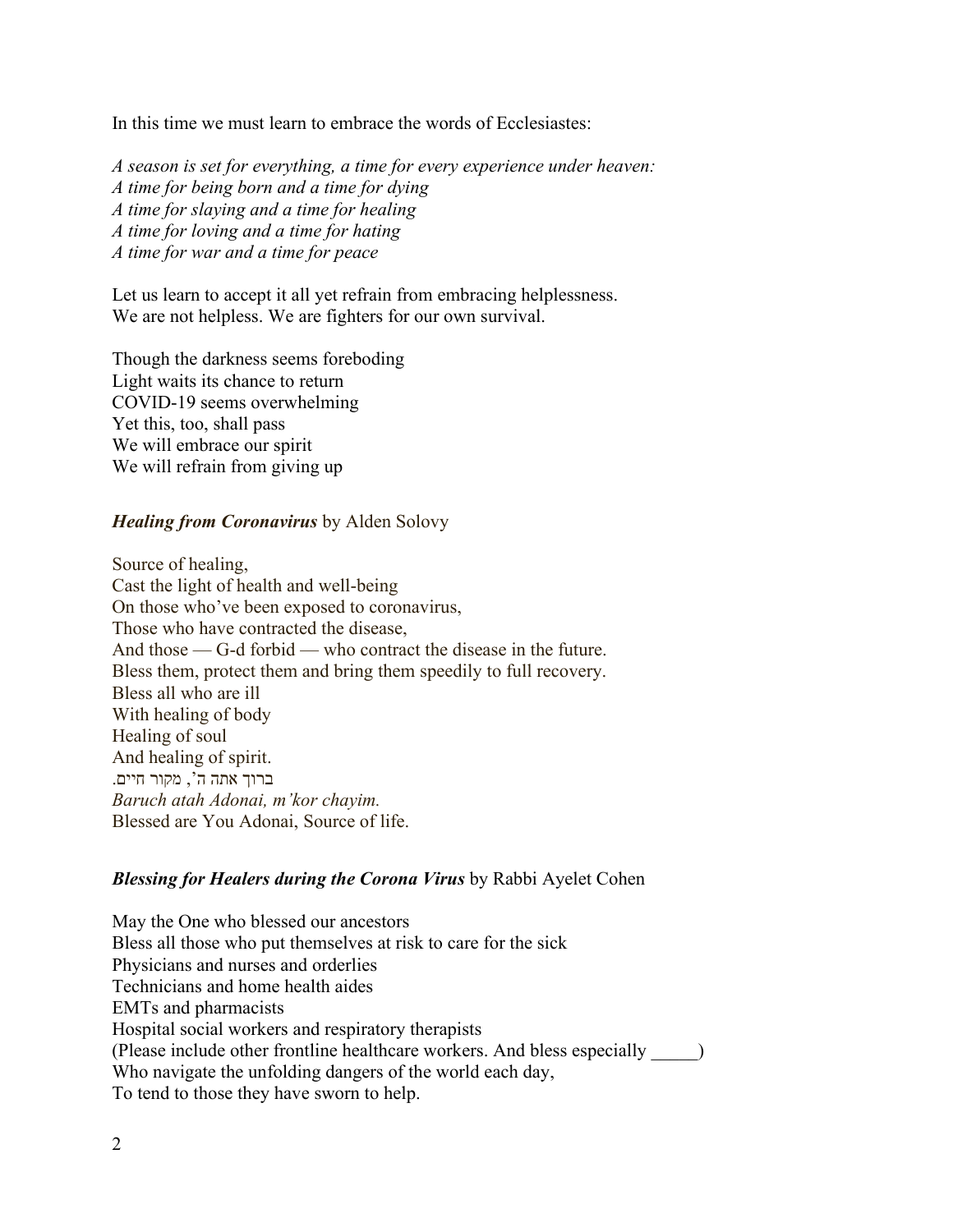Bless them in their coming home and bless them in their going out. Ease their fear. Sustain them. Source of all breath, healer of all beings, Protect them and restore their hope. Strengthen them, that they may bring strength; Keep them in health, that they may bring healing. Help them know again a time when they can breathe without fear. Bless the sacred work of their hands. May this plague pass from among us, speedily and in our days.

#### *Elohai Netzor During Pandemic by Suzanne [Sabransky](https://www.ritualwell.org/user/13632)*

Creator of the Universe, Protect our thoughts from selfishness And our lips from speaking in desperation.

Help us to refrain from desires to hoard And to choose instead to share with others.

Let us be counted on to spread peace and sane rationality.

May our words of prayer And our heartfelt meditations Reach You, stir You, And cause You to remember all Your children with favor.

You are our source, Our bedrock foundation, We turn to You now, in this time of crisis, And we plead for Your shelter and protection.

Even now, amidst this pandemic, We know that our lives are in Your hands Our souls forever in Your keeping.

Grant us Your unending compassion, Showering us with health and well-being.

We ask that in Your mercy You watch over us, Over everyone, And hold us all In the sunlit warmth of Your Love.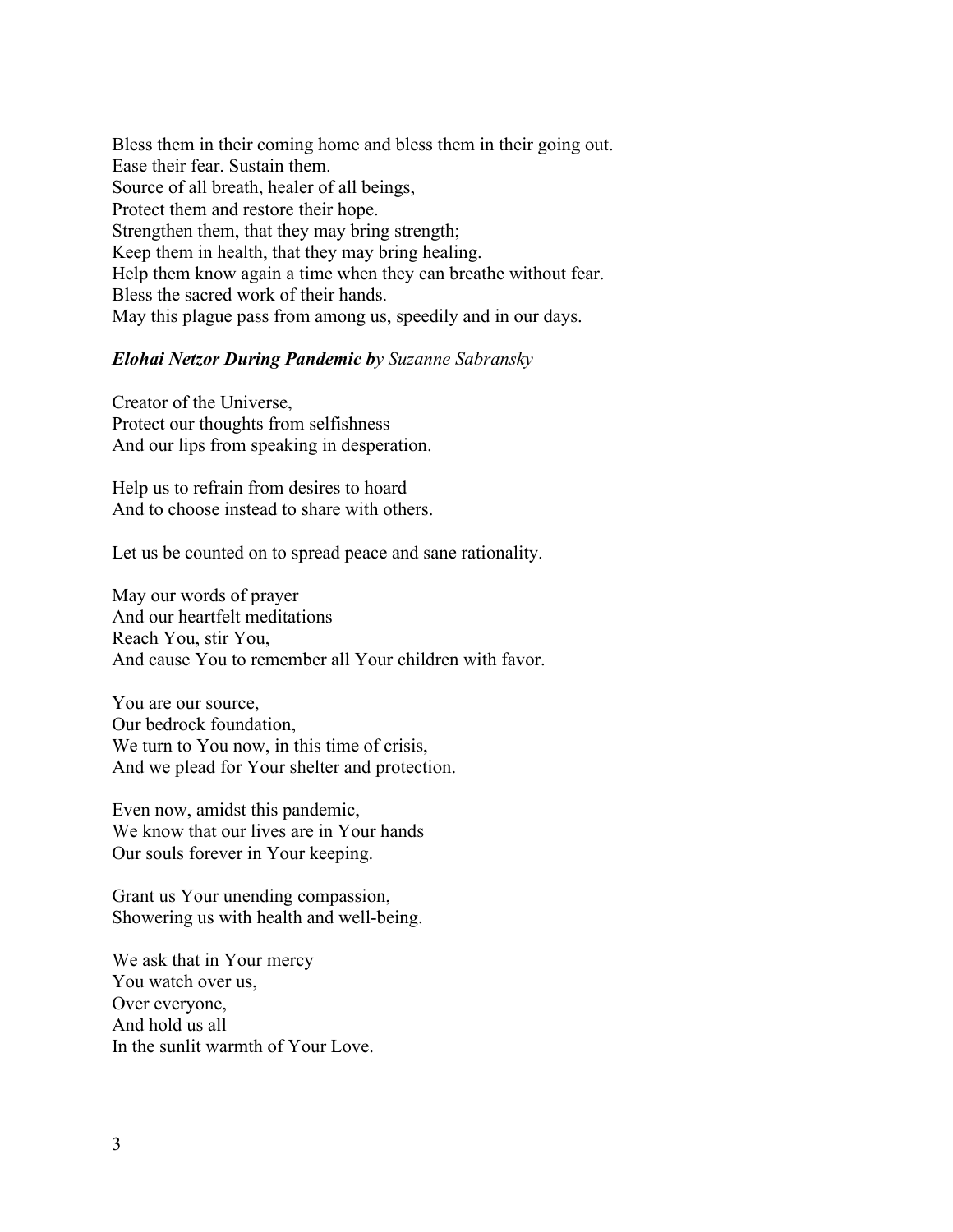# *YIZKOR*

*Yizkor at Passover,* by Rabbi Yael Hammerman

I searched for a poem to share with you tonight, Like a balm for our souls, a blanket for our blight. But right now has never, ever, been before, So I penned a new poem, as I sat behind my closed door. I imagined how it might be --- To open that door for Eliyahu HaNavi -- And behind the prophet, in an unending line, Would be all our loved ones, waiting --- divine. Mommies with band aids and a big pot of soup. Daddies with warm shoulders, beneath the basketball hoop. Sisters, laughing and smiling with jump rope in hand. Brothers, wrestling and jamming along to The Band. The flood gates of memory, undamned by that door, Though stuck in one spot, we're transported to times of yore, Time doesn't flow in only one way, It curls and unfurls through each passing day. Their spirits are with us, though we may be alone, We feel their soup, shoulders and jump ropes - deep in our bones. Though we scour ourselves of unwanted hametz, Cleansing our hearts of each unwelcome trace, We remain leavened, as our Memories rise, Of those to whom we have said our forever Goodbyes. Yizkor -- Memories behind an open door.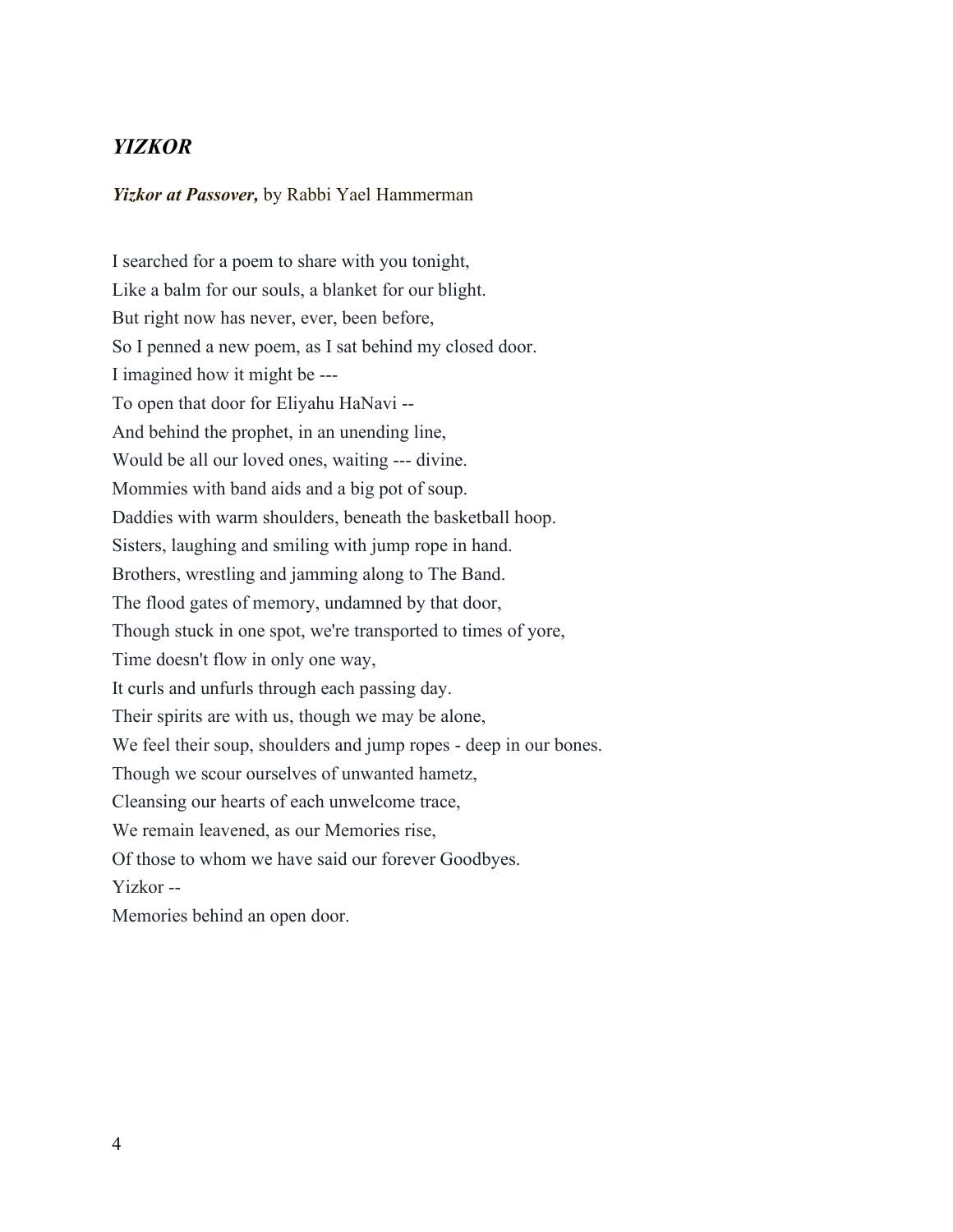### *YIZKOR* **FOR A FATHER:**

יִזְכֹּר אֵלֹהִים נִשְׁמַת אָבִי מוֹרִי שֵׁהָלַךְ לְעוֹלָמוֹ, בַּעֲבוּר שֵׁאֵתֵּן בִּלִי נֵדֵר צִדָּקָה בַּעֲדוֹ. בִּשְׂכַר זֶה תִּהֵא ַנַּפְשׁוֹ צְרוּרָה בִּצְרוֹר הַחַיִּים עִם נְשְׁמַת אַבְרָהָם יִצְחָק וְיַעֲקֹב, שָׂרָה רְבְקָה רָחֵל וְלֵאָה, וְעִם שְׁאָר ַ צַדְּיקִים וְצִדְקַנִיּוֹת שֶׁבְּגֵן עֵדֵן. וְנֹאמַר אַמֵן.

Remember, God, the soul of my father, my teacher (the name of the father), who went to his world, because I will - without making a vow - give charity for him. In recompense for this, let his soul be bound with the Binding of life (God), with the soul of Avraham, Yitzchak and Ya'akov, Sarah, Rivkah, Rachel and Leah, and with the other righteous men and women in the Garden of Eden. And let us say, Amen.

# *YIZKOR* **FOR A MOTHER:**

יִזְכֹּר אֱלֹהִים נִשְׁמַת אִמִּי מוֹרַתִי שֵׁהַלְכָה לְעוֹלָמָהּ, בַּעֲבוּר שֵׁאֲתֵּן בְּלִי נֵדֵר צִדָּקָה בַּעֲדָהּ. בִּשְׂכַר זֶה תְּהֶא נַפְשָׁהּ צְרוּרָה בִּצְרוֹר הַחַיִּים עִם נִשְׁמַת אֲבְרָהָם יִצְחַק וְיַעֲקֹב, שַׂרַה רְבְקָה רַחֲל וְלֵאֲה, וְעִם ְשָׁ אָר צַדִּיקִים וְצִדְקָנִיּוֹת שֶׁבְּגַן עֵדֶן. וְנֹאמַר אָמֶן.

Remember, God, the soul of my mother, my teacher (the name of the mother), who went to her world, because I will - without making a vow - give charity for her. In recompense for this, let her soul be bound with the Binding of life (God), with the soul of Avraham, Yitzchak and Ya'akov, Sarah, Rivkah, Rachel and Leah, and with the other righteous men and women in the Garden of Eden. And let us say, Amen.

### *YIZKOR* **FOR A RELATIVE:**

יִזְכֹּר אֱלֹהִים נִשְׁמַת שֵׁהָלַךְ לְעוֹלָמוֹ, בַּעֲבוּר שֵׁאֵתֵּן בִּלִי נֵדֵר צְדָקָה בַּעֲדוֹ. בִּשְׂכַר זֶה תְּהֵא נַפְשׁוֹ ְ צְרוּרָה בִּצְרוֹר הַחַיִּים עִם נִשְׁמַת אַבְרָהָם יִצְחָק וְיַעֲקֹב, שָׂרָה רִבְקָה רָחֵל וְלֵאָה, וְעִם שְׁאָר צַדִּיקִים וְ יִנְ דְ קַנִיּוֹת שֶׁבְּגֵן עֵדֶן. וְנאמַר אַמֵן.

Remember, God, the soul of (my grandfathers and grandmothers, my uncles and aunts, my brothers and sisters, my husband, my wife) (the name of the departed), who went to his world, because I will - without making a vow - give charity for him. In recompense for this, let his [or her] soul be bound with the Binding of life (God), with the soul of Avraham, Yitzchak and Ya'akov, Sarah, Rivkah, Rachel and Leah, and with the other righteous men and women in the Garden of Eden. And let us say, Amen.

# *YIZKOR* **FOR THOSE THAT DIED FOR** *KIDDUSH HASHEM* **[the Sanctification of God's name]:**

יִזְכֹּר אֱלֹהִים נִשְׁמוֹת הַקְּדוֹשִׁים וְהַטְּהוֹרִים הֵן שֵׁהוּמִתוּ הֵן שֵׁנֵּהֵרְגוּ הֵן שֵׁנְּשְׂחֲטוּ וְשֵׁנִּשְׂרְפוּ וְשֶׁנְּטְבְּעוּ וְשֶׁנֵּחְנְקוּ עַל קָדּוּשׁ הַשֶּׁם, בַּעֲבוּר שֶׁאֱתֵּן בְּלִי נֶדֶר צְדָקָה בְּעֵד הַזְכַּרַת נִשְׁמוֹתֵיהֶם. בִּשְׂכַר ַזֶּה תִּהְיֵינַה נַפְשׁוֹתֵיהֶם צְרוּרוֹת בִּצְרוֹר הַחַיִּים עָם נִשְׁמוֹתֵיהֶם שֶׁל אַבְרָהָם יִצְחַק וְיַעֲקֹב, שָׂרַה .רִבְקָה רַחֵל וְלֵאֲה, וְעָם שְׁאַר צַדִּיקִים וְצִדְקָנִיּוֹת שֶׁבְּגֵן עֵדֶן. וְנאֹמַר אֲמֶן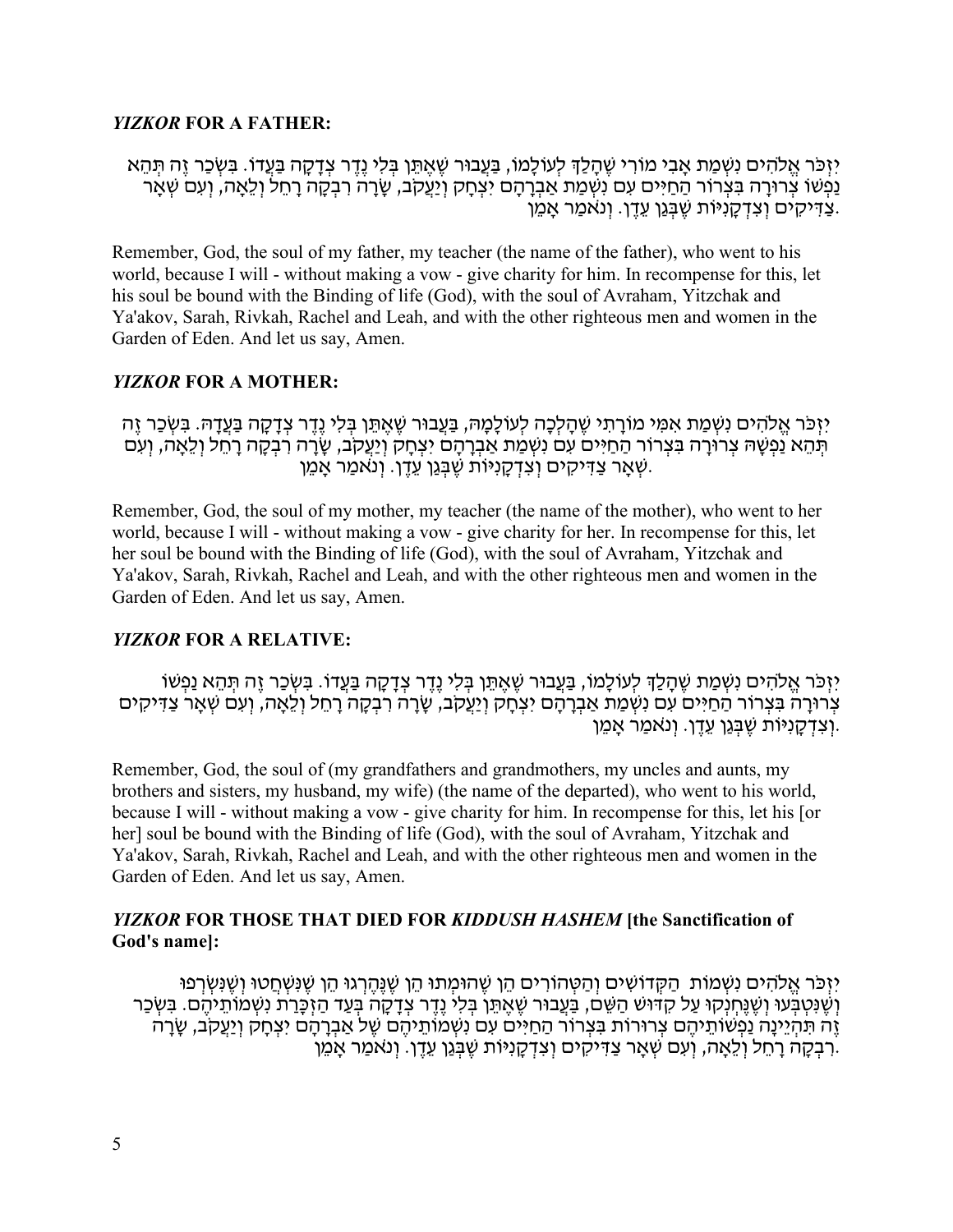Remember, God, the holy and pure souls of those that were killed, those that were exterminated, those that were slaughtered and burned and drowned and asphyxiated for the sanctification of God's name, because I will - without making a vow - give charity for the memory of their souls. In recompense for this, let their souls be bound with the Binding of life (God), with the souls of Avraham, Yitzchak and Ya'akov, Sarah, Rivkah, Rachel and Leah, and with the other righteous men and women in the Garden of Eden. And let us say, Amen.

#### *EL MALEH RECHAMIM* **PRAYER FOR A MALE:**

אֵל מַלֵא רַחֲמִים, שׁוֹכֵן בַּמְּרוֹמִים, הַמִצֵא מְנוּחַה נְכוֹנַה עַל כַּנְפֵי הַשִּׁכְינַה, בְּמַעֲלַת קָדוֹשִׁים וּטְהוֹרִים כְּזֹהַר הַרַקִיעַ מַזְהִירִים, אֶת נִשְׁמַת (שם הנפטר בן שם אביו) שֶׁהַלַּךְ לְעוֹלָמוֹ, בַּעֲבוּר שֶׁבָּלִי נֵדֶר אֶתֵּן צִדָּקָה בְּעַד הַזְכַּרַת נִשְׁמָתוֹ, בְּגַן עֵדֶן תְּהֵא מְנוּחָתוֹ, לָכֵן בַּעַל הָרַחֲמִים יַסְתִּירֵהוּ בְּסֶתֶר כְּנָפָיו לְעוֹלָמִים, וְיִצְרוֹר בִּצְרוֹר הַחַיִּים אֶת נִשְׁמָתוֹ, יְיָ הוּא נַחֲלָתוֹ, וְיָנוּחַ עַל מִשְׁכָּבוֹ בִּשָּׁלוֹם. וְנֹאמַר אַמֵן.

O Power, full of mercy, who dwells on high, establish proper rest upon the wings of the Divine Presence, on the levels of the holy and pure ones [who] shine like the splendor of the firmament, [for] the soul of (the name of the departed, son of the name of his father) who went to his world, because I will - without making a vow - give charity for the memory of his soul; let his rest be in the Garden of Eden. Hence, Master of mercy, cover him in the cover of His wings forever and bind his soul with the Binding of life (God). God is his inheritance and let him rest upon his place of repose in peace. And let us say Amen.

#### *EL MALEH RACHAMIM* **PRAYER FOR A FEMALE:**

אֵל מַלֵא רַחֲמִים, שׁוֹכֵן בַּמְּרוֹמִים, הַמְצֵא מְנוּחַה נְכוֹנַה עַל כַּנְפֵי הַשְּׁכִינַה, בְּמֵעֲלַת קָדוֹשִׁים וּטְ הוֹרִ ים כְּ זֹהַ ר הָ רָ קִ יעַ מַ זְ הִ ירִ ים, אֶ ת נִשְׁ מַ ת (שם הנפטרת בת שם אביה) שֶׁ הָ לְכָה לְעוֹלָמָ הּ, ַבְּעֲבוּר שֶׁבְּלִי נֵדֶר אֶתֵּן צְדָקָה בְּעַד הַזְכַּרַת נְשְׁמָתָהּ, בְּגֵן עֵדֶן תְּהֶא מְנוּחָתָהּ, לָכֶן בַּעַל הָרַחֲמִים וְתָנוּחַ בְּשֶׁלוֹם ,יַסְתִּירֶהַ בְּסֶתֶר כְּנָפָיו לְעוֹלָמִים, וְיִצְרוֹר בִּצְרוֹר הַחַיִּים אֶת נִשְׁמַתַהּ, יי הוּא נַחֲלָתַהּ ַ עַל מִשְׁכַּבָהּ. וְנאמַר אַמֵן.

O Power, full of mercy, who dwells on high, establish proper rest upon the wings of the Divine Presence, on the levels of the holy and pure ones [who] shine like the splendor of the firmament, [for] the soul of (the name of the departed, daughter of the name of her father) who went to her world, because I will - without making a vow - give charity for the memory of her soul; let her rest be in the Garden of Eden. Hence, Master of mercy, cover her in the cover of His wings forever and bind her soul with the Binding of life (God). God is her inheritance and let her rest in peace upon her place of repose. And let us say Amen.